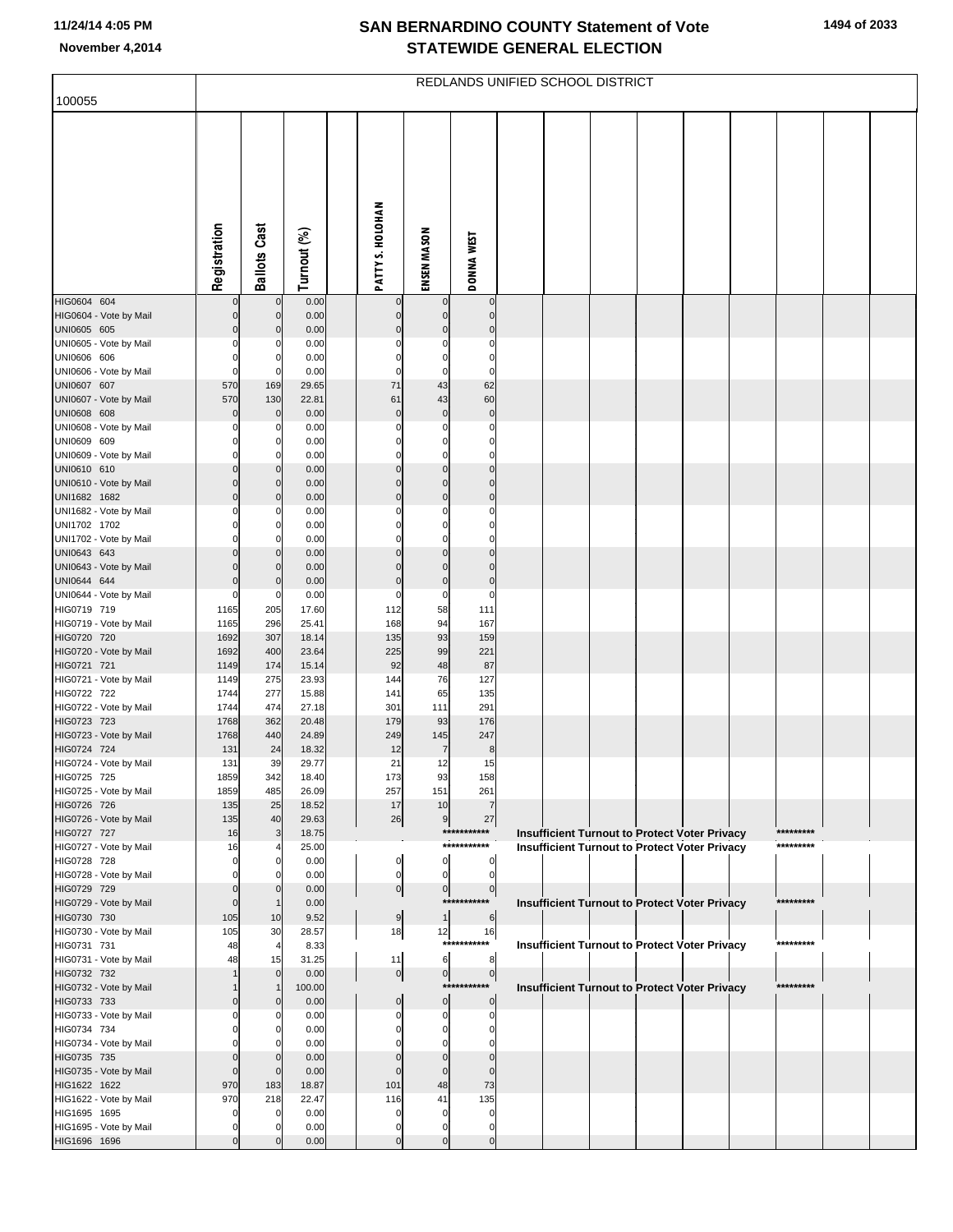| 100055                                 | REDLANDS UNIFIED SCHOOL DISTRICT |                            |                |  |                         |                                |                                     |  |  |  |  |                                               |  |           |  |
|----------------------------------------|----------------------------------|----------------------------|----------------|--|-------------------------|--------------------------------|-------------------------------------|--|--|--|--|-----------------------------------------------|--|-----------|--|
|                                        |                                  |                            |                |  |                         |                                |                                     |  |  |  |  |                                               |  |           |  |
|                                        |                                  |                            |                |  |                         |                                |                                     |  |  |  |  |                                               |  |           |  |
|                                        |                                  |                            |                |  |                         |                                |                                     |  |  |  |  |                                               |  |           |  |
|                                        |                                  |                            |                |  |                         |                                |                                     |  |  |  |  |                                               |  |           |  |
|                                        |                                  |                            |                |  |                         |                                |                                     |  |  |  |  |                                               |  |           |  |
|                                        |                                  |                            |                |  |                         |                                |                                     |  |  |  |  |                                               |  |           |  |
|                                        |                                  |                            |                |  |                         |                                |                                     |  |  |  |  |                                               |  |           |  |
|                                        |                                  |                            |                |  |                         |                                |                                     |  |  |  |  |                                               |  |           |  |
|                                        | Registration                     | <b>Ballots Cast</b>        | Turnout (%)    |  | PATTY S. HOLOHAN        | ENSEN MASON                    | <b>DONNA WEST</b>                   |  |  |  |  |                                               |  |           |  |
| HIG1696 - Vote by Mail                 | $\mathbf 0$                      | $\overline{0}$             | 0.00           |  | $\mathbf 0$             | $\mathbf 0$                    | $\mathbf 0$                         |  |  |  |  |                                               |  |           |  |
| UNI0736 736<br>UNI0736 - Vote by Mail  | 311<br>311                       | 39<br>82                   | 12.54<br>26.37 |  | 23<br>49                | 14<br>17                       | 19<br>44                            |  |  |  |  |                                               |  |           |  |
| UNI0737 737                            | 100                              | $\overline{0}$             | 0.00           |  | 0                       | 0                              | 0                                   |  |  |  |  |                                               |  |           |  |
| UNI0737 - Vote by Mail                 | 100                              | 58                         | 58.00          |  | 26                      | 17                             | 22                                  |  |  |  |  |                                               |  |           |  |
| UNI0738 738<br>UNI0738 - Vote by Mail  | 68<br>68                         | $\overline{0}$<br>46       | 0.00<br>67.65  |  | $\mathbf 0$<br>17       | $\mathbf 0$<br>15              | $\mathbf 0$<br>25                   |  |  |  |  |                                               |  |           |  |
| UNI0739 739                            | 137                              | $\overline{0}$             | 0.00           |  | $\mathbf 0$             | $\mathbf 0$                    | $\mathbf 0$                         |  |  |  |  |                                               |  |           |  |
| UNI0739 - Vote by Mail                 | 137                              | 57                         | 41.61          |  | 33                      | 13                             | 32                                  |  |  |  |  |                                               |  |           |  |
| UNI0740 740<br>UNI0740 - Vote by Mail  | 25<br>25                         | $\overline{0}$<br>12       | 0.00<br>48.00  |  | $\Omega$<br>5           | 0<br>$\overline{\mathbf{c}}$   | 0<br>9                              |  |  |  |  |                                               |  |           |  |
| UNI0741 741                            | $\mathbf 0$                      | $\overline{0}$             | 0.00           |  | $\Omega$                | $\mathbf 0$                    | $\mathbf 0$                         |  |  |  |  |                                               |  |           |  |
| UNI0741 - Vote by Mail                 | $\Omega$                         | $\mathbf 0$                | 0.00           |  | $\Omega$                | $\mathbf 0$                    | $\Omega$                            |  |  |  |  |                                               |  |           |  |
| UNI0742 742<br>UNI0742 - Vote by Mail  | $\Omega$<br>$\Omega$             | $\mathbf 0$<br>$\mathbf 0$ | 0.00<br>0.00   |  | $\Omega$<br>$\Omega$    | $\Omega$<br>$\mathbf 0$        | $\mathbf 0$<br>$\mathbf 0$          |  |  |  |  |                                               |  |           |  |
| UNI0743 743                            | $\Omega$                         | 0                          | 0.00           |  | $\Omega$                | $\Omega$                       | $\Omega$                            |  |  |  |  |                                               |  |           |  |
| UNI0743 - Vote by Mail                 |                                  | 0                          | 0.00           |  |                         | $\Omega$                       | $\Omega$                            |  |  |  |  |                                               |  |           |  |
| UNI0744 744<br>UNI0744 - Vote by Mail  |                                  | $\Omega$<br>6              | 0.00<br>85.71  |  | $\Omega$                | $\Omega$<br>$\overline{2}$     | $\Omega$<br>$\overline{\mathbf{c}}$ |  |  |  |  |                                               |  |           |  |
| UNI0745 745                            | 12                               | $\mathbf 0$                | 0.00           |  | $\Omega$                | $\Omega$                       | $\Omega$                            |  |  |  |  |                                               |  |           |  |
| UNI0745 - Vote by Mail                 | 12                               | 6                          | 50.00          |  | $\overline{2}$          | $\overline{\mathbf{c}}$        | $\overline{5}$                      |  |  |  |  |                                               |  |           |  |
| RED0768 768<br>RED0768 - Vote by Mail  | $\Omega$<br>$\mathbf 0$          | 0<br>$\mathbf 0$           | 0.00<br>0.00   |  | $\Omega$<br>$\mathbf 0$ | $\mathbf 0$<br>$\mathbf 0$     | $\mathbf 0$<br>$\mathbf 0$          |  |  |  |  |                                               |  |           |  |
| UNI0769 769                            | 1682                             | 263                        | 15.64          |  | 117                     | 62                             | 122                                 |  |  |  |  |                                               |  |           |  |
| UNI0769 - Vote by Mail<br>UNI0770 770  | 1682<br>$\mathbf 0$              | 339<br>$\overline{0}$      | 20.15<br>0.00  |  | 170<br>$\mathbf 0$      | 105<br>$\pmb{0}$               | 156<br>$\pmb{0}$                    |  |  |  |  |                                               |  |           |  |
| UNI0770 - Vote by Mail                 | $\mathbf 0$                      | $\mathbf 0$                | 0.00           |  | $\pmb{0}$               | $\mathbf 0$                    | $\mathbf 0$                         |  |  |  |  |                                               |  |           |  |
| UNI0771 771                            | 74                               | $\overline{0}$             | 0.00           |  | $\mathbf 0$             | 0                              | $\mathbf 0$                         |  |  |  |  |                                               |  |           |  |
| UNI0771 - Vote by Mail<br>UNI0772 772  | 74<br>51                         | 40<br>$\overline{0}$       | 54.05<br>0.00  |  | 21<br>$\mathbf 0$       | 10<br>$\mathbf 0$              | 19<br>$\mathbf 0$                   |  |  |  |  |                                               |  |           |  |
| UNI0772 - Vote by Mail                 | 51                               | 19                         | 37.25          |  | 10                      | $\overline{7}$                 | $\overline{7}$                      |  |  |  |  |                                               |  |           |  |
| UNI0773 773                            | 47                               | $\overline{0}$             | 0.00           |  | $\mathbf{0}$            | $\Omega$                       | $\mathbf 0$                         |  |  |  |  |                                               |  |           |  |
| UNI0773 - Vote by Mail<br>UNI0774 774  | 47<br>0                          | 20<br>$\mathbf 0$          | 42.55<br>0.00  |  | 6<br>0                  | 5 <sub>5</sub><br>0            | 9<br>0                              |  |  |  |  |                                               |  |           |  |
| UNI0774 - Vote by Mail                 |                                  |                            | 0.00           |  |                         |                                |                                     |  |  |  |  |                                               |  |           |  |
| UNI0775 775<br>UNI0775 - Vote by Mail  | $\Omega$                         | $\mathbf 0$<br>$\Omega$    | 0.00<br>0.00   |  | $\Omega$<br>$\Omega$    | $\mathbf 0$<br>$\Omega$        | $\mathbf 0$<br>$\Omega$             |  |  |  |  |                                               |  |           |  |
| UNI0776 776                            |                                  | $\Omega$                   | 0.00           |  |                         | $\Omega$                       | $\Omega$                            |  |  |  |  |                                               |  |           |  |
| UNI0776 - Vote by Mail                 | $\Omega$                         | $\mathbf 0$                | 0.00           |  | $\Omega$                | $\pmb{0}$                      | $\Omega$                            |  |  |  |  |                                               |  |           |  |
| UNI0777 777<br>UNI0777 - Vote by Mail  | O                                | 0<br>0                     | 0.00<br>0.00   |  | 0<br>$\Omega$           | $\Omega$<br>$\Omega$           | $\Omega$<br>$\Omega$                |  |  |  |  |                                               |  |           |  |
| UNI0778 778                            |                                  | 0                          | 0.00           |  | $\Omega$                | $\Omega$                       | $\Omega$                            |  |  |  |  |                                               |  |           |  |
| UNI0778 - Vote by Mail                 | $\Omega$                         | $\Omega$                   | 0.00           |  | $\mathbf{0}$            | $\mathbf{0}$                   | $\mathbf{0}$                        |  |  |  |  |                                               |  |           |  |
| UNI0779 779<br>UNI0779 - Vote by Mail  | 11<br>11                         | $\mathbf 0$<br>3           | 0.00<br>27.27  |  | $\overline{0}$          | $\overline{0}$                 | $\overline{0}$<br>***********       |  |  |  |  | Insufficient Turnout to Protect Voter Privacy |  | ********* |  |
| UNI0780 780                            | $\Omega$                         | 0                          | 0.00           |  | 0                       | 0                              | 0                                   |  |  |  |  |                                               |  |           |  |
| UNI0780 - Vote by Mail                 | $\mathbf 0$                      | $\mathbf 0$                | 0.00           |  | $\Omega$                | $\mathbf 0$                    | 0                                   |  |  |  |  |                                               |  |           |  |
| UNI1627 1627<br>UNI1627 - Vote by Mail | 112<br>112                       | 22<br>37                   | 19.64<br>33.04 |  | 9<br>17                 | 11                             | 9<br>19                             |  |  |  |  |                                               |  |           |  |
| YUC0781 781                            | 6                                | $\mathbf{0}$               | 0.00           |  | $\overline{0}$          | $\overline{0}$                 | $\overline{0}$                      |  |  |  |  |                                               |  |           |  |
| YUC0781 - Vote by Mail<br>LOM1095 1095 | 6<br>1740                        | $\overline{1}$<br>190      | 16.67<br>10.92 |  | 71                      | $***$<br>59                    | *******<br>44                       |  |  |  |  | Insufficient Turnout to Protect Voter Privacy |  | ********* |  |
| LOM1095 - Vote by Mail                 | 1740                             | 267                        | 15.34          |  | 127                     | 63                             | 119                                 |  |  |  |  |                                               |  |           |  |
| LOM1096 1096                           | 1598                             | 197                        | 12.33          |  | 84                      | 40                             | 85                                  |  |  |  |  |                                               |  |           |  |
| LOM1096 - Vote by Mail<br>LOM1097 1097 | 1598<br>414                      | 269<br>54                  | 16.83<br>13.04 |  | 117<br>18               | 62<br>12                       | 108<br>19                           |  |  |  |  |                                               |  |           |  |
| LOM1097 - Vote by Mail                 | 414                              | 81                         | 19.57          |  | 44                      | 19                             | 44                                  |  |  |  |  |                                               |  |           |  |
| LOM1098 1098                           | 1911                             | 223                        | 11.67          |  | 93                      | 56                             | 86                                  |  |  |  |  |                                               |  |           |  |
| LOM1098 - Vote by Mail<br>LOM1099 1099 | 1911<br>128                      | 427<br>15                  | 22.34<br>11.72 |  | 197<br>7                | 120<br>$\overline{\mathbf{c}}$ | 185<br>5                            |  |  |  |  |                                               |  |           |  |
| LOM1099 - Vote by Mail                 | 128                              | 21                         | 16.41          |  | 13                      | 8                              | $\overline{7}$                      |  |  |  |  |                                               |  |           |  |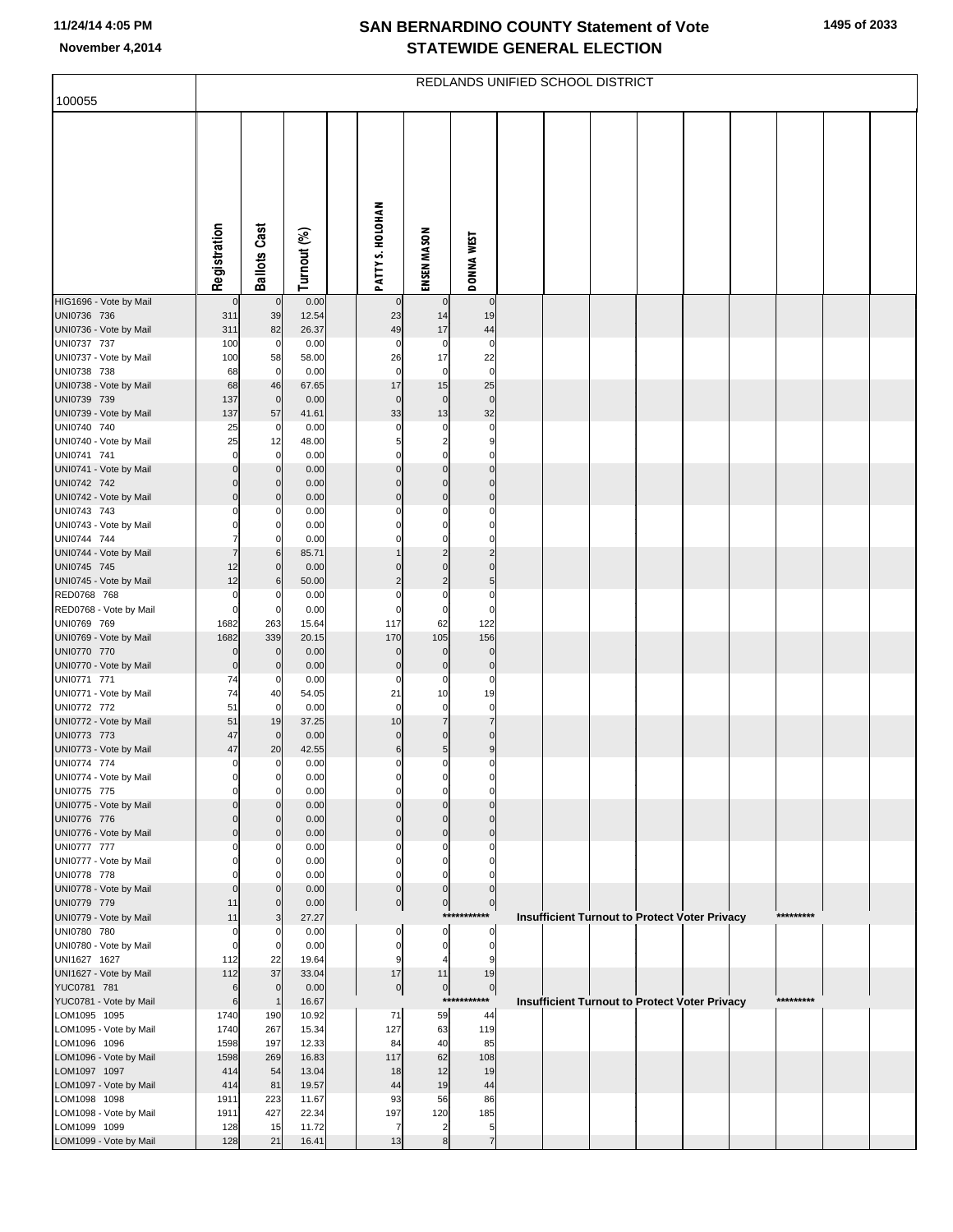| 100055                                 | REDLANDS UNIFIED SCHOOL DISTRICT |                             |                |  |                             |                          |                               |  |  |  |  |  |  |  |  |
|----------------------------------------|----------------------------------|-----------------------------|----------------|--|-----------------------------|--------------------------|-------------------------------|--|--|--|--|--|--|--|--|
|                                        |                                  |                             |                |  |                             |                          |                               |  |  |  |  |  |  |  |  |
|                                        | Registration                     | <b>Ballots Cast</b>         |                |  | PATTY S. HOLOHAN            |                          |                               |  |  |  |  |  |  |  |  |
|                                        |                                  |                             | Turnout (%)    |  |                             | ENSEN MASON              | <b>DONNA WEST</b>             |  |  |  |  |  |  |  |  |
| LOM1100 1100<br>LOM1100 - Vote by Mail | 1706<br>1706                     | 286<br>406                  | 16.76<br>23.80 |  | 121<br>179                  | 82<br>113                | 128<br>202                    |  |  |  |  |  |  |  |  |
| LOM1101 1101                           | 1665                             | 290                         | 17.42          |  | 107                         | 83                       | 113                           |  |  |  |  |  |  |  |  |
| LOM1101 - Vote by Mail<br>LOM1102 1102 | 1665<br>219                      | 496<br>27                   | 29.79<br>12.33 |  | 201<br>11                   | 145<br>$\overline{7}$    | 228<br>11                     |  |  |  |  |  |  |  |  |
| LOM1102 - Vote by Mail                 | 219                              | 75                          | 34.25          |  | 30                          | 21                       | 35                            |  |  |  |  |  |  |  |  |
| LOM1631 1631<br>LOM1631 - Vote by Mail | $\mathbf 0$<br>$\mathbf 0$       | $\mathbf 0$<br>$\mathbf{0}$ | 0.00<br>0.00   |  | $\mathbf 0$<br>$\mathbf{0}$ | $\pmb{0}$<br>$\mathbf 0$ | $\pmb{0}$<br>$\mathbf 0$      |  |  |  |  |  |  |  |  |
| RED1103 1103                           | 1522                             | 243                         | 15.97          |  | 109                         | 59                       | 129                           |  |  |  |  |  |  |  |  |
| RED1103 - Vote by Mail<br>RED1104 1104 | 1522<br>926                      | 272<br>121                  | 17.87<br>13.07 |  | 132<br>60                   | 73<br>32                 | 131<br>62                     |  |  |  |  |  |  |  |  |
| RED1104 - Vote by Mail                 | 926                              | 162                         | 17.49          |  | 89                          | 44                       | 82                            |  |  |  |  |  |  |  |  |
| RED1105 1105<br>RED1105 - Vote by Mail | 1324<br>1324                     | 194<br>214                  | 14.65<br>16.16 |  | 104<br>125                  | 49<br>68                 | 94<br>131                     |  |  |  |  |  |  |  |  |
| RED1106 1106                           | 1486                             | 248                         | 16.69          |  | 131                         | 57                       | 127                           |  |  |  |  |  |  |  |  |
| RED1106 - Vote by Mail                 | 1486                             | 350                         | 23.55          |  | 184                         | 122                      | 196                           |  |  |  |  |  |  |  |  |
| RED1107 1107<br>RED1107 - Vote by Mail | 1545<br>1545                     | 319<br>373                  | 20.65<br>24.14 |  | 169<br>235                  | 90<br>89                 | 155<br>229                    |  |  |  |  |  |  |  |  |
| RED1108 1108                           | 1393                             | 234                         | 16.80          |  | 116                         | 78                       | 108                           |  |  |  |  |  |  |  |  |
| RED1108 - Vote by Mail<br>RED1109 1109 | 1393<br>1529                     | 251<br>205                  | 18.02<br>13.41 |  | 137<br>115                  | 68<br>55                 | 148<br>87                     |  |  |  |  |  |  |  |  |
| RED1109 - Vote by Mail                 | 1529                             | 241                         | 15.76          |  | 147                         | 67                       | 145                           |  |  |  |  |  |  |  |  |
| RED1110 1110                           | 837                              | 102                         | 12.19          |  | 50                          | 34                       | 42                            |  |  |  |  |  |  |  |  |
| RED1110 - Vote by Mail<br>RED1111 1111 | 837<br>1198                      | 108<br>192                  | 12.90<br>16.03 |  | 65<br>106                   | 32<br>47                 | 62<br>97                      |  |  |  |  |  |  |  |  |
| RED1111 - Vote by Mail                 | 1198                             | 318                         | 26.54          |  | 191                         | 64                       | 173                           |  |  |  |  |  |  |  |  |
| RED1112 1112<br>RED1112 - Vote by Mail | 1636<br>1636                     | 314<br>418                  | 19.19<br>25.55 |  | 191<br>245                  | 69<br>92                 | 178<br>247                    |  |  |  |  |  |  |  |  |
| RED1113 1113                           | 1494                             | 229                         | 15.33          |  | 130                         | 51                       | 126                           |  |  |  |  |  |  |  |  |
| RED1113 - Vote by Mail<br>RED1114 1114 | 1494<br>66                       | 307<br>$5\phantom{.0}$      | 20.55<br>7.58  |  | 169<br>$\overline{2}$       | 79<br>$\overline{c}$     | 169                           |  |  |  |  |  |  |  |  |
| RED1114 - Vote by Mail                 | 66                               | 5                           | 7.58           |  | $\overline{4}$              | $\mathbf{1}$             | $\mathbf 0$<br>$\overline{4}$ |  |  |  |  |  |  |  |  |
| RED1115 1115                           | 1418                             | 254                         | 17.91          |  | 140                         | 76                       | 129                           |  |  |  |  |  |  |  |  |
| RED1115 - Vote by Mail<br>RED1116 1116 | 1418<br>1007                     | 440<br>252                  | 31.03<br>25.02 |  | 278<br>161                  | 115<br>50                | 288<br>146                    |  |  |  |  |  |  |  |  |
| RED1116 - Vote by Mail                 | 1007                             | 331                         | 32.87          |  | 225                         | 65                       | 221                           |  |  |  |  |  |  |  |  |
| RED1117 1117<br>RED1117 - Vote by Mail | 962<br>962                       | 187<br>327                  | 19.44<br>33.99 |  | 112<br>214                  | 32<br>70                 | 105<br>202                    |  |  |  |  |  |  |  |  |
| RED1118 1118                           | 1753                             | 344                         | 19.62          |  | 227                         | 94                       | 167                           |  |  |  |  |  |  |  |  |
| RED1118 - Vote by Mail                 | 1753                             | 562                         | 32.06          |  | 359                         | 121                      | 352                           |  |  |  |  |  |  |  |  |
| RED1119 1119<br>RED1119 - Vote by Mail | 1642<br>1642                     | 323<br>399                  | 19.67<br>24.30 |  | 164<br>232                  | 79<br>93                 | 158<br>227                    |  |  |  |  |  |  |  |  |
| RED1120 1120                           | 1549                             | 347                         | 22.40          |  | 220                         | 85                       | 201                           |  |  |  |  |  |  |  |  |
| RED1120 - Vote by Mail<br>RED1121 1121 | 1549<br>1693                     | 540<br>382                  | 34.86<br>22.56 |  | 346<br>210                  | 139<br>84                | 322<br>193                    |  |  |  |  |  |  |  |  |
| RED1121 - Vote by Mail                 | 1693                             | 494                         | 29.18          |  | 301                         | 133                      | 254                           |  |  |  |  |  |  |  |  |
| RED1122 1122<br>RED1122 - Vote by Mail | 1404<br>1404                     | 339<br>407                  | 24.15<br>28.99 |  | 222<br>255                  | 83<br>94                 | 182<br>235                    |  |  |  |  |  |  |  |  |
| RED1123 1123                           | 1210                             | 244                         | 20.17          |  | 155                         | 65                       | 125                           |  |  |  |  |  |  |  |  |
| RED1123 - Vote by Mail                 | 1210                             | 299                         | 24.71          |  | 178                         | 87                       | 155                           |  |  |  |  |  |  |  |  |
| RED1124 1124<br>RED1124 - Vote by Mail | 1592<br>1592                     | 405<br>597                  | 25.44<br>37.50 |  | 260<br>422                  | 88<br>144                | 205<br>348                    |  |  |  |  |  |  |  |  |
| RED1125 1125                           | 1539                             | 392                         | 25.47          |  | 252                         | 87                       | 223                           |  |  |  |  |  |  |  |  |
| RED1125 - Vote by Mail<br>RED1126 1126 | 1539<br>1186                     | 578<br>304                  | 37.56<br>25.63 |  | 350<br>210                  | 138<br>77                | 355<br>165                    |  |  |  |  |  |  |  |  |
| RED1126 - Vote by Mail                 | 1186                             | 483                         | 40.73          |  | 291                         | 131                      | 258                           |  |  |  |  |  |  |  |  |
| RED1127 1127                           | 1470                             | 332                         | 22.59          |  | 209                         | 95                       | 168                           |  |  |  |  |  |  |  |  |
| RED1127 - Vote by Mail<br>RED1128 1128 | 1470<br>570                      | 582<br>83                   | 39.59<br>14.56 |  | 405<br>45                   | 143<br>24                | 372<br>39                     |  |  |  |  |  |  |  |  |
| RED1128 - Vote by Mail                 | 570                              | 213                         | 37.37          |  | 109                         | 50                       | 112                           |  |  |  |  |  |  |  |  |
| RED1129 1129                           | 1257                             | 310                         | 24.66          |  | 188                         | 77                       | 169                           |  |  |  |  |  |  |  |  |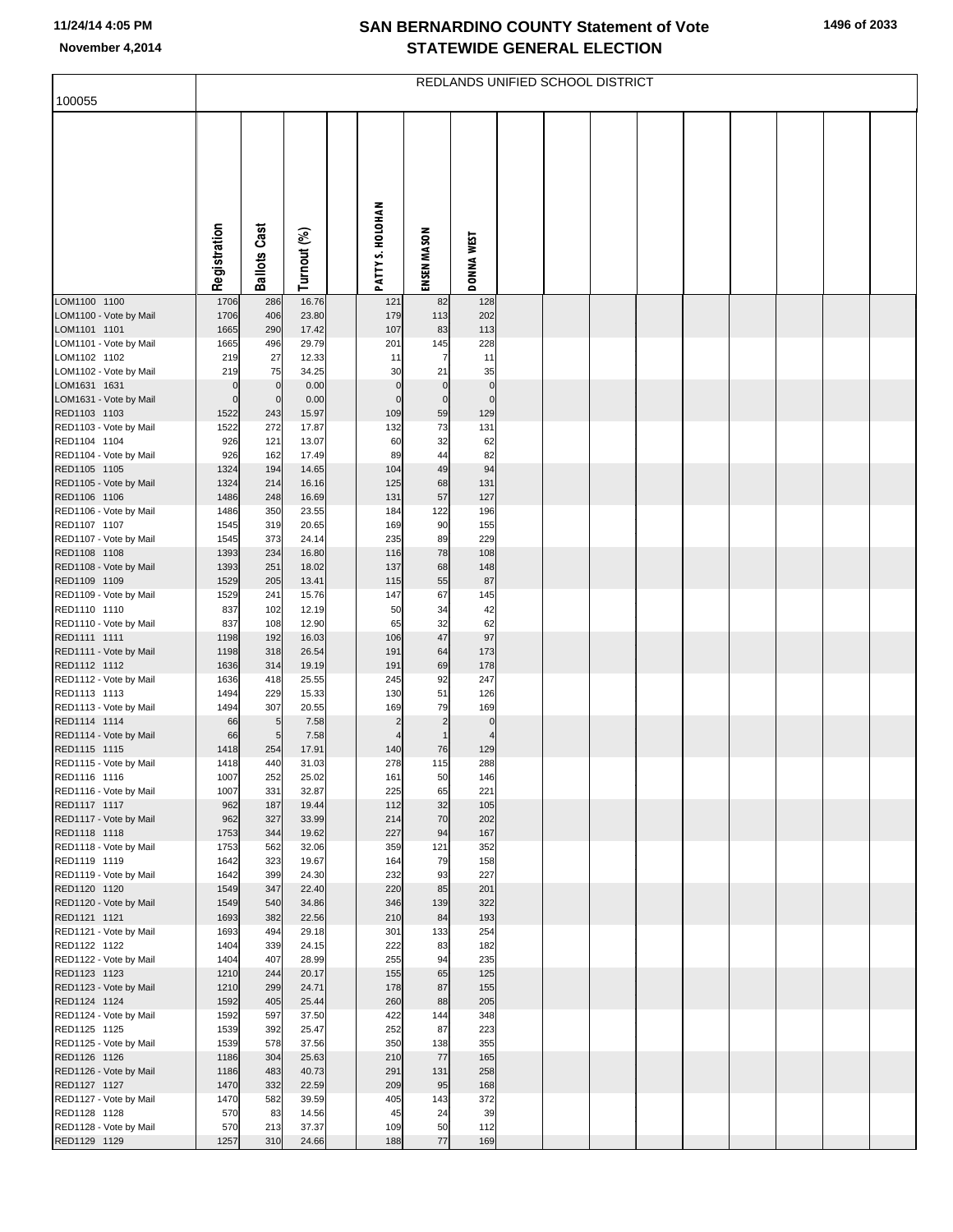| 100055                                 |                      |                      |                |                               |                           | REDLANDS UNIFIED SCHOOL DISTRICT |  |  |                                                      |           |  |
|----------------------------------------|----------------------|----------------------|----------------|-------------------------------|---------------------------|----------------------------------|--|--|------------------------------------------------------|-----------|--|
|                                        |                      |                      |                |                               |                           |                                  |  |  |                                                      |           |  |
|                                        |                      |                      |                |                               |                           |                                  |  |  |                                                      |           |  |
|                                        | Registration         | <b>Ballots Cast</b>  | Turnout (%)    | PATTY S. HOLOHAN              | ENSEN MASON               | <b>DONNA WEST</b>                |  |  |                                                      |           |  |
| RED1129 - Vote by Mail                 | 1257                 | 436                  | 34.69          | 276                           | 102                       | 258                              |  |  |                                                      |           |  |
| RED1130 1130                           | $\mathbf 0$          | $\overline{0}$       | 0.00           | $\pmb{0}$                     | $\pmb{0}$                 | $\mathbf 0$                      |  |  |                                                      |           |  |
| RED1130 - Vote by Mail                 | $\mathbf 0$          | $\mathbf{0}$         | 0.00           | $\pmb{0}$                     | $\pmb{0}$<br>***          | $\overline{0}$<br>*******        |  |  |                                                      | ********* |  |
| RED1131 1131<br>RED1131 - Vote by Mail | 52<br>52             | 3<br>35              | 5.77<br>67.31  | 22                            | 12                        | 21                               |  |  | <b>Insufficient Turnout to Protect Voter Privacy</b> |           |  |
| RED1132 1132                           | $\mathbf 0$          | $\Omega$             | 0.00           | $\mathbf 0$                   | $\mathbf 0$               | $\mathbf 0$                      |  |  |                                                      |           |  |
| RED1132 - Vote by Mail                 | $\mathbf 0$          | $\overline{0}$       | 0.00           | $\Omega$                      | $\Omega$                  | $\mathbf 0$                      |  |  |                                                      |           |  |
| RED1133 1133                           | $\mathbf 0$          | $\overline{0}$       | 0.00           | $\Omega$                      | $\Omega$                  | $\Omega$                         |  |  |                                                      |           |  |
| RED1133 - Vote by Mail<br>RED1134 1134 | $\mathbf 0$          | $\overline{0}$<br>O  | 0.00<br>0.00   | $\Omega$                      | $\Omega$<br>$\mathcal{C}$ | $\Omega$<br>C                    |  |  |                                                      |           |  |
| RED1134 - Vote by Mail                 |                      | $\mathbf{0}$         | 0.00           |                               | $\Omega$                  | O                                |  |  |                                                      |           |  |
| RED1135 1135                           |                      | O                    | 0.00           |                               | $\Omega$                  | $\Omega$                         |  |  |                                                      |           |  |
| RED1135 - Vote by Mail                 | $\mathbf 0$          | $\overline{0}$       | 0.00           | $\Omega$                      | $\Omega$                  | $\Omega$                         |  |  |                                                      |           |  |
| RED1136 1136                           | $\Omega$             | $\overline{0}$       | 0.00           | $\Omega$                      | $\Omega$                  | $\Omega$                         |  |  |                                                      |           |  |
| RED1136 - Vote by Mail<br>RED1137 1137 | $\Omega$             | $\overline{0}$<br>O  | 0.00<br>0.00   | $\Omega$                      | $\Omega$<br>C             | $\Omega$<br>C                    |  |  |                                                      |           |  |
| RED1137 - Vote by Mail                 |                      | $\mathbf{0}$         | 0.00           |                               | $\Omega$                  | O                                |  |  |                                                      |           |  |
| RED1138 1138                           |                      | $\Omega$             | 0.00           | $\Omega$                      | $\Omega$                  | C                                |  |  |                                                      |           |  |
| RED1138 - Vote by Mail                 | $\Omega$             | $\overline{0}$       | 0.00           | $\Omega$                      | $\Omega$                  | $\Omega$                         |  |  |                                                      |           |  |
| RED1139 1139                           | $\Omega$             | $\overline{0}$       | 0.00           | $\mathbf 0$<br>$\overline{0}$ | $\Omega$                  | $\Omega$                         |  |  |                                                      |           |  |
| RED1139 - Vote by Mail<br>RED1140 1140 | $\mathbf 0$<br>10    | $\Omega$<br>O        | 0.00<br>0.00   | $\overline{0}$                | $\mathbf 0$<br>$\pmb{0}$  | $\mathbf 0$<br>$\pmb{0}$         |  |  |                                                      |           |  |
| RED1140 - Vote by Mail                 | 10                   |                      | 40.00          |                               | ***                       | *******                          |  |  | Insufficient Turnout to Protect Voter Privacy        | ********* |  |
| RED1620 1620                           | $\Omega$             | O                    | 0.00           | $\mathbf 0$                   | $\mathbf 0$               | $\mathbf 0$                      |  |  |                                                      |           |  |
| RED1620 - Vote by Mail                 | $\Omega$             | $\mathbf{0}$         | 0.00           | $\Omega$                      | $\mathbf 0$               | $\mathbf 0$                      |  |  |                                                      |           |  |
| RED1621 1621<br>RED1621 - Vote by Mail | $\Omega$<br>$\Omega$ | $\Omega$<br>$\Omega$ | 0.00<br>0.00   | $\Omega$<br>$\Omega$          | $\Omega$<br>$\Omega$      | $\Omega$<br>$\Omega$             |  |  |                                                      |           |  |
| RED1624 1624                           | $\Omega$             | O                    | 0.00           |                               | $\mathsf{C}$              | $\Omega$                         |  |  |                                                      |           |  |
| RED1624 - Vote by Mail                 | $\mathbf 0$          | $\mathbf 0$          | 0.00           |                               | $\mathbf 0$               | $\Omega$                         |  |  |                                                      |           |  |
| RED1625 1625                           | 931                  | 166                  | 17.83          | 103                           | 37                        | 84                               |  |  |                                                      |           |  |
| RED1625 - Vote by Mail<br>RED1626 1626 | 931<br>1028          | 167<br>219           | 17.94<br>21.30 | 110<br>126                    | 42<br>46                  | 96<br>123                        |  |  |                                                      |           |  |
| RED1626 - Vote by Mail                 | 1028                 | 269                  | 26.17          | 168                           | 80                        | 159                              |  |  |                                                      |           |  |
| RED1629 1629                           | 0                    | 0                    | 0.00           | $\mathbf 0$                   | $\mathbf 0$               | $\Omega$                         |  |  |                                                      |           |  |
| RED1629 - Vote by Mail                 |                      |                      | 0.00           |                               |                           |                                  |  |  |                                                      |           |  |
| RED1664 1664                           | 0                    | 0                    | 0.00           | $\mathbf 0$                   | $\Omega$                  | 0                                |  |  |                                                      |           |  |
| RED1664 - Vote by Mail<br>RED1665 1665 | $\mathbf 0$<br>13    |                      | 0.00<br>7.69   | $\overline{0}$                | $\pmb{0}$                 | $\overline{0}$<br>***********    |  |  | Insufficient Turnout to Protect Voter Privacy        | ********* |  |
| RED1665 - Vote by Mail                 | 13                   |                      | 23.08          |                               |                           | ***********                      |  |  | <b>Insufficient Turnout to Protect Voter Privacy</b> | ********* |  |
| RED1667 1667                           | O                    |                      | 0.00           | 0                             | $\mathbf 0$               | 0                                |  |  |                                                      |           |  |
| RED1667 - Vote by Mail                 |                      |                      | 0.00           | $\pmb{0}$                     | $\pmb{0}$                 | $\mathbf 0$                      |  |  |                                                      |           |  |
| RED1668 1668<br>RED1668 - Vote by Mail |                      |                      | 0.00<br>25.00  | $\overline{0}$                | $\pmb{0}$                 | $\mathbf 0$<br>*******           |  |  |                                                      | ********* |  |
| RED1707 1707                           |                      | $\Omega$             | 0.00           | $\mathbf 0$                   | $\mathbf 0$               | $\mathbf 0$                      |  |  | Insufficient Turnout to Protect Voter Privacy        |           |  |
| RED1707 - Vote by Mail                 |                      | $\Omega$             | 0.00           | $\Omega$                      | $\mathbf 0$               | $\mathbf 0$                      |  |  |                                                      |           |  |
| SB41141 1141                           |                      |                      | 0.00           |                               | C                         | C                                |  |  |                                                      |           |  |
| SB41141 - Vote by Mail<br>SB41142 1142 |                      | O                    | 0.00<br>0.00   |                               | C<br>C                    | O<br>C                           |  |  |                                                      |           |  |
| SB41142 - Vote by Mail                 | $\Omega$             | $\Omega$             | 0.00           | $\Omega$                      | $\Omega$                  | $\mathbf 0$                      |  |  |                                                      |           |  |
| UNI1143 1143                           | 1126                 | 134                  | 11.90          | 59                            | 47                        | 52                               |  |  |                                                      |           |  |
| UNI1143 - Vote by Mail                 | 1126                 | 195                  | 17.32          | 93                            | 45                        | 106                              |  |  |                                                      |           |  |
| UNI1144 1144                           | 2                    | $\Omega$             | 0.00           |                               | $\mathsf{C}$              | O                                |  |  |                                                      |           |  |
| UNI1144 - Vote by Mail<br>UNI1145 1145 | 2<br>49              | 0                    | 0.00<br>0.00   |                               | C<br>C                    | n                                |  |  |                                                      |           |  |
| UNI1145 - Vote by Mail                 | 49                   | 36                   | 73.47          | 15                            | 10                        | 18                               |  |  |                                                      |           |  |
| UNI1146 1146                           | 12                   | $\overline{0}$       | 0.00           | $\Omega$                      | $\Omega$                  | $\Omega$                         |  |  |                                                      |           |  |
| UNI1146 - Vote by Mail                 | 12                   | 6                    | 50.00          |                               |                           |                                  |  |  |                                                      |           |  |
| UNI1147 1147                           | 19                   | $\Omega$             | 0.00           |                               |                           |                                  |  |  |                                                      |           |  |
| UNI1147 - Vote by Mail<br>UNI1148 1148 | 19<br>12             | 12                   | 63.16<br>0.00  | $\Omega$                      | $\Omega$                  | 0                                |  |  |                                                      |           |  |
| UNI1148 - Vote by Mail                 | 12                   |                      | 66.67          | $\overline{2}$                | $\overline{4}$            | $\overline{7}$                   |  |  |                                                      |           |  |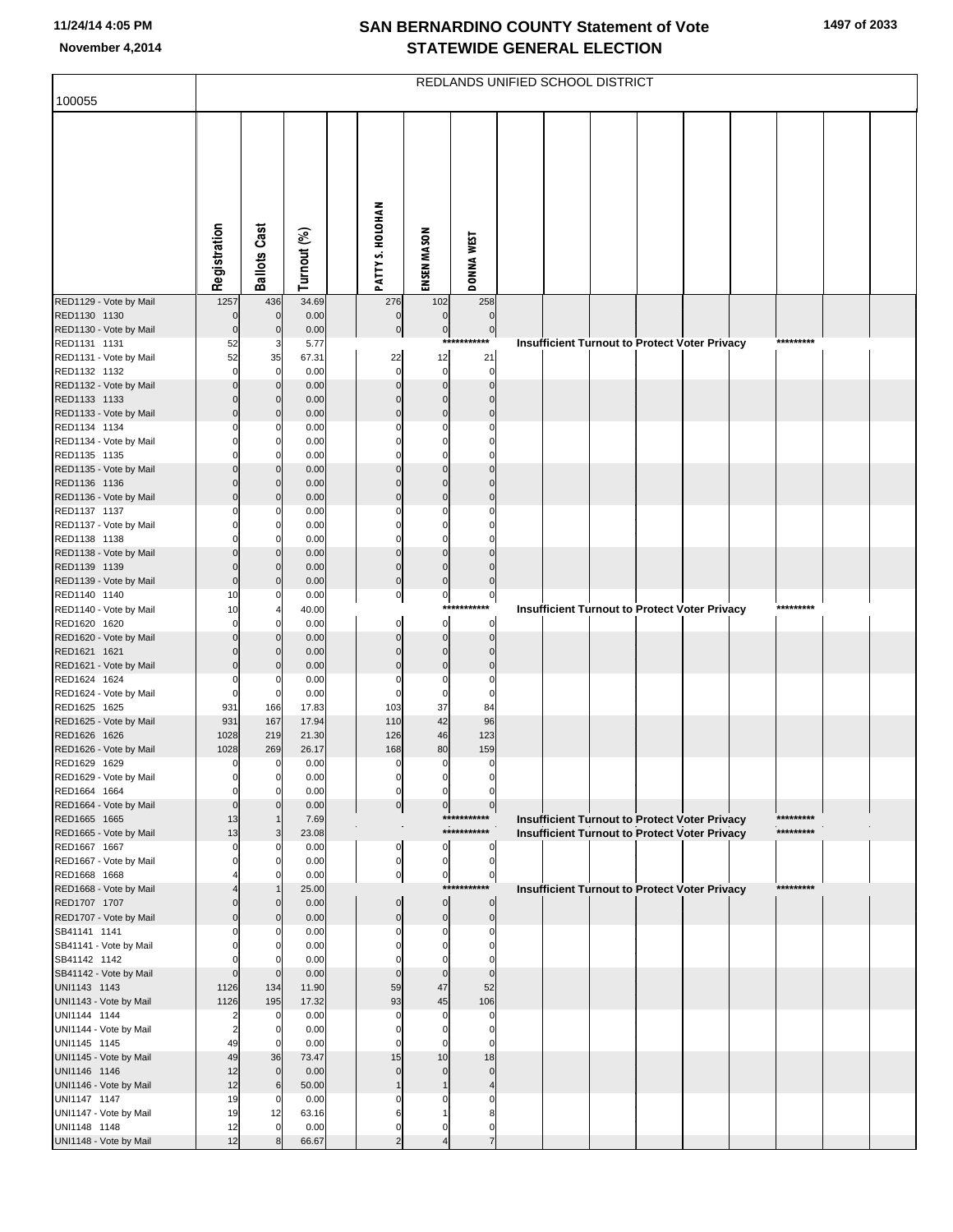| 100055                                                   | REDLANDS UNIFIED SCHOOL DISTRICT |                                |                |                            |                            |                            |  |  |  |  |                                                      |  |                         |  |  |
|----------------------------------------------------------|----------------------------------|--------------------------------|----------------|----------------------------|----------------------------|----------------------------|--|--|--|--|------------------------------------------------------|--|-------------------------|--|--|
|                                                          |                                  |                                |                |                            |                            |                            |  |  |  |  |                                                      |  |                         |  |  |
|                                                          | Registration                     | <b>Ballots Cast</b>            | Turnout (%)    | PATTY S. HOLOHAN           | ENSEN MASON                | DONNA WEST                 |  |  |  |  |                                                      |  |                         |  |  |
| UNI1149 1149<br>UNI1149 - Vote by Mail                   | $\Omega$                         | $\Omega$<br>$\Omega$           | 0.00<br>0.00   | $\mathbf 0$<br>$\mathbf 0$ | $\mathbf 0$<br>$\mathbf 0$ | $\Omega$<br>$\mathbf 0$    |  |  |  |  |                                                      |  |                         |  |  |
| UNI1150 1150                                             | 9                                | $\Omega$                       | 0.00           | $\mathbf 0$                | $\Omega$                   | $\mathbf 0$                |  |  |  |  |                                                      |  |                         |  |  |
| UNI1150 - Vote by Mail<br>UNI1151 1151                   | 9<br>16                          | $\mathbf 0$<br>$\overline{2}$  | 0.00<br>12.50  | $\overline{0}$             | $\mathbf 0$                | $\pmb{0}$<br>***********   |  |  |  |  | Insufficient Turnout to Protect Voter Privacy        |  | *********               |  |  |
| UNI1151 - Vote by Mail                                   | 16                               | 6                              | 37.50          | $\overline{a}$             | $\overline{\mathbf{4}}$    | $\overline{c}$             |  |  |  |  |                                                      |  |                         |  |  |
| UNI1152 1152                                             | 18                               | $\mathbf 0$                    | 0.00           | 0                          | $\overline{0}$             | $\overline{0}$             |  |  |  |  |                                                      |  |                         |  |  |
| UNI1152 - Vote by Mail                                   | 18                               | $\overline{4}$                 | 22.22          |                            |                            | ***********                |  |  |  |  | <b>Insufficient Turnout to Protect Voter Privacy</b> |  | *********               |  |  |
| UNI1153 1153                                             | 35                               | $\mathbf{0}$                   | 0.00           | $\mathbf 0$                | $\mathbf 0$                | $\mathbf 0$                |  |  |  |  |                                                      |  |                         |  |  |
| UNI1153 - Vote by Mail<br>UNI1623 1623                   | 35<br>$\mathbf 0$                | 23<br>$\mathbf 0$              | 65.71<br>0.00  | g<br>$\mathbf 0$           | 6<br>$\mathbf 0$           | 12<br>$\mathbf 0$          |  |  |  |  |                                                      |  |                         |  |  |
| UNI1623 - Vote by Mail                                   | $\Omega$                         | $\Omega$                       | 0.00           | $\Omega$                   | $\Omega$                   | $\Omega$                   |  |  |  |  |                                                      |  |                         |  |  |
| UNI1628 1628                                             | $\Omega$                         | $\mathbf 0$                    | 0.00           | $\mathbf 0$                | $\mathbf 0$                | $\mathbf 0$                |  |  |  |  |                                                      |  |                         |  |  |
| UNI1628 - Vote by Mail                                   | $\Omega$                         | $\mathbf 0$                    | 0.00           | $\overline{0}$             | $\mathbf 0$                | $\overline{0}$             |  |  |  |  |                                                      |  |                         |  |  |
| UNI1630 1630                                             | 9                                | $\overline{2}$                 | 22.22          |                            |                            | ***********<br>*********** |  |  |  |  | <b>Insufficient Turnout to Protect Voter Privacy</b> |  | *********<br>*********  |  |  |
| UNI1630 - Vote by Mail<br>UNI1666 1666                   | 9<br>$\Omega$                    | $\mathbf 0$                    | 44.44<br>0.00  | $\overline{0}$             | $\overline{0}$             | $\circ$                    |  |  |  |  | <b>Insufficient Turnout to Protect Voter Privacy</b> |  |                         |  |  |
| UNI1666 - Vote by Mail                                   | $\Omega$                         |                                | 0.00           |                            |                            | ***********                |  |  |  |  | <b>Insufficient Turnout to Protect Voter Privacy</b> |  | *********               |  |  |
| LOM1209 1209                                             | $\Omega$                         | $\Omega$                       | 0.00           | $\mathbf 0$                | $\mathbf{0}$               | $\mathbf 0$                |  |  |  |  |                                                      |  |                         |  |  |
| LOM1209 - Vote by Mail                                   | $\Omega$                         | $\Omega$                       | 0.00           | $\mathbf 0$                | $\mathbf 0$                | $\mathbf 0$                |  |  |  |  |                                                      |  |                         |  |  |
| LOM1210 1210                                             | $\Omega$                         | $\mathbf 0$<br>$\Omega$        | 0.00           | $\mathbf{0}$               | $\mathbf 0$<br>$\Omega$    | $\mathbf 0$                |  |  |  |  |                                                      |  |                         |  |  |
| LOM1210 - Vote by Mail<br>LOM1211 1211                   | $\Omega$                         | $\mathbf 0$                    | 0.00<br>0.00   |                            | $\Omega$                   | 0                          |  |  |  |  |                                                      |  |                         |  |  |
| LOM1211 - Vote by Mail                                   |                                  | $\mathcal{C}$                  | 0.00           |                            |                            |                            |  |  |  |  |                                                      |  |                         |  |  |
| RED1212 1212                                             |                                  | $\mathbf 0$                    | 0.00           | $\Omega$                   | $\Omega$                   | $\Omega$                   |  |  |  |  |                                                      |  |                         |  |  |
| RED1212 - Vote by Mail                                   |                                  | $\Omega$                       | 0.00           |                            |                            | $\Omega$                   |  |  |  |  |                                                      |  |                         |  |  |
| SB31213 1213<br>SB31213 - Vote by Mail                   |                                  | $\mathcal{C}$<br>$\mathcal{C}$ | 0.00<br>0.00   | $\Omega$                   | $\mathbf 0$<br>$\mathbf 0$ | $\mathbf 0$<br>$\Omega$    |  |  |  |  |                                                      |  |                         |  |  |
| SB31214 1214                                             | 1669                             | 130                            | 7.79           | 61                         | 30                         | 62                         |  |  |  |  |                                                      |  |                         |  |  |
| SB31214 - Vote by Mail                                   | 1669                             | 246                            | 14.74          | 118                        | 81                         | 104                        |  |  |  |  |                                                      |  |                         |  |  |
| SB31659 1659                                             | $\Omega$                         | $\mathbf 0$                    | 0.00           | $\Omega$                   | $\Omega$                   | $\mathbf 0$                |  |  |  |  |                                                      |  |                         |  |  |
| SB31659 - Vote by Mail<br>SB31660 1660                   |                                  | $\mathbf 0$<br>$\mathcal{C}$   | 0.00<br>0.00   | $\Omega$<br>$\Omega$       | $\Omega$<br>$\Omega$       | $\Omega$<br>$\mathbf 0$    |  |  |  |  |                                                      |  |                         |  |  |
| SB31660 - Vote by Mail                                   |                                  | C                              | 0.00           | 0                          | $\Omega$                   | 0                          |  |  |  |  |                                                      |  |                         |  |  |
| SB31661 1661                                             | $\Omega$                         | 0                              | 0.00           | 0                          | 0                          | 0                          |  |  |  |  |                                                      |  |                         |  |  |
| SB31661 - Vote by Mail                                   | $\Omega$                         | $\mathsf{C}$                   | 0.00           | $\overline{0}$             | $\mathbf 0$                | $\overline{0}$             |  |  |  |  |                                                      |  |                         |  |  |
| RED1273 1273                                             | $\overline{7}$                   | 2                              | 28.57          |                            |                            | ***********<br>*********** |  |  |  |  | <b>Insufficient Turnout to Protect Voter Privacy</b> |  | **********<br>********* |  |  |
| RED1273 - Vote by Mail<br>UNI1274 1274                   | $\overline{7}$<br>776            | $\overline{2}$<br>144          | 28.57<br>18.56 | 71                         | 42                         | 65                         |  |  |  |  | Insufficient Turnout to Protect Voter Privacy        |  |                         |  |  |
| UNI1274 - Vote by Mail                                   | 776                              | 153                            | 19.72          | 82                         | 45                         | 81                         |  |  |  |  |                                                      |  |                         |  |  |
| <b>Precinct Totals</b>                                   | 64384                            | 11398                          | 17.70          | 6185                       | 2905                       | 5595                       |  |  |  |  |                                                      |  |                         |  |  |
|                                                          |                                  |                                |                |                            |                            |                            |  |  |  |  |                                                      |  |                         |  |  |
| Vote by Mail Totals                                      | 64384                            | 16498                          | 25.62          | 9465                       | 4327                       | 9156                       |  |  |  |  |                                                      |  |                         |  |  |
| <b>Grand Totals</b>                                      | 64384                            | 27896                          | 43.33          | 15650                      | 7232                       | 14751                      |  |  |  |  |                                                      |  |                         |  |  |
| California                                               | 64384                            | 27896                          | 43.33          | 15650                      | 7232                       | 14751                      |  |  |  |  |                                                      |  |                         |  |  |
| San Bernardino County                                    | 64384<br>570                     | 27896<br>299                   | 43.33<br>52.46 | 15650<br>132               | 7232<br>86                 | 14751<br>122               |  |  |  |  |                                                      |  |                         |  |  |
| State Bd of Equal 1<br>State Bd of Equal 4               | 63814                            | 27597                          | 43.25          | 15518                      | 7146                       | 14629                      |  |  |  |  |                                                      |  |                         |  |  |
| U. S. Representative District 8                          | 13996                            | 5983                           | 42.75          | 3149                       | 1653                       | 3059                       |  |  |  |  |                                                      |  |                         |  |  |
| U. S. Representative District 31                         | 50388                            | 21913                          | 43.49          | 12501                      | 5579                       | 11692                      |  |  |  |  |                                                      |  |                         |  |  |
| Senatorial District 23                                   | 64384                            | 27896                          | 43.33          | 15650                      | 7232                       | 14751                      |  |  |  |  |                                                      |  |                         |  |  |
| State Assembly District 33<br>State Assembly District 40 | 570<br>61048                     | 299<br>26552                   | 52.46<br>43.49 | 132<br>15013               | 86<br>6852                 | 122<br>14141               |  |  |  |  |                                                      |  |                         |  |  |
| State Assembly District 42                               | 2766                             | 1045                           | 37.78          | 505                        | 294                        | 488                        |  |  |  |  |                                                      |  |                         |  |  |
| Supervisorial District 3                                 | 62713                            | 27520                          | 43.88          | 15471                      | 7121                       | 14585                      |  |  |  |  |                                                      |  |                         |  |  |
| Supervisorial District 5                                 | 1671                             | 376                            | 22.50          | 179                        | 111                        | 166                        |  |  |  |  |                                                      |  |                         |  |  |
| City of Highland                                         | 10783                            | 4634                           | 42.98          | 2509                       | 1278                       | 2437                       |  |  |  |  |                                                      |  |                         |  |  |
| City of Loma Linda<br>City of Redlands                   | 9381<br>37253                    | 3324<br>17483                  | 35.43<br>46.93 | 1420<br>10556              | 892<br>4366                | 1419<br>9745               |  |  |  |  |                                                      |  |                         |  |  |
|                                                          |                                  |                                |                |                            |                            |                            |  |  |  |  |                                                      |  |                         |  |  |